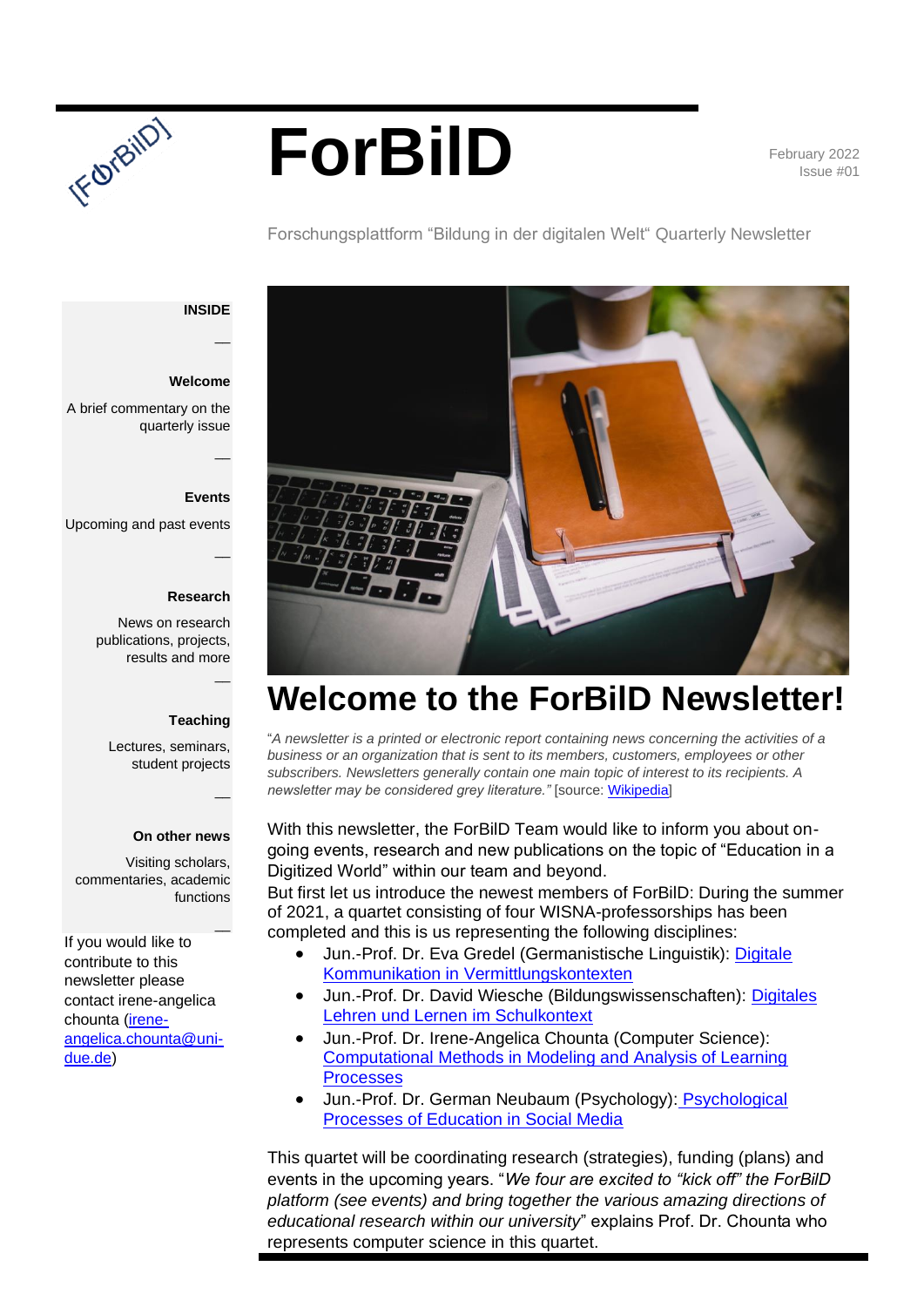## **EVENTS**

## **Upcoming:**

· ForBilD 1st International Symposium June, 13 2022 on "Education in the 2020's Digital World: Reimagining and redesigning digital learning and teaching in the post-pandemic world" [more information soon to follow]

## **Past event:** ForBilD Kick off Workshop (20.12.2021)

During the kick-off workshop that was organized online, we got together with members of the UDE community to discuss hot and timely topics related to the skills and competencies necessary for the Lifelong Learning in (and after) the 21st-century. Our goal was to connect with the participants focusing on generating ideas, future research directions and common interests. The discussion was structured into two thematic workgroups. We provide notes, and reflections on the workgroups' discussion:



#### **Workgroup 1: Learning Analytics for Collaborative Contexts**

We started from the premise that across their lifespan, lifelong learners are involved in (many) digital collaborative contexts. Participants noted that one of the most frequent digital collaborative activities they engage with is collaborative writing -- either for writing reports, papers, or project work in general; but also collaborative learning assignments, and collaborative task management (for example, creating and maintaining to-do lists, and producing or curating content for online platforms -most noticeably, wikis).

The mode of communication (that is, synchronous or asynchronous), the facilitating tools and the collaborative strategies (for example, defining roles and responsibilities) depend on the nature of the activity, the goals and the team's synthesis and can vary from being pre-decided or well-structured to evolving organically. Participants pointed out the need to establish awareness, coordination and feedback mechanisms for supporting digital collaboration and offered insights regarding the use of participation-analytics (such as balanced distribution of workload), or process-analytics (towards agenda development and early coordination) to promote successful collaboration. Additionally, we discussed the role of norms and attitudes when designing for digital collaboration and automatic, data-informed support mechanisms; for public collaborative platforms, one can potentially consider hedonistic aspects that may impact to collaborative practices.

#### **Workgroup 2: Merging Informal and Formal Learning Contexts**

This workshop was motivated by the observation that in today's digital world formal and informal learning contexts increasingly merge, bringing new challenges not only to users but also to us researchers. In the workshop, we first thought about particular technological scenarios in which informal and formal learning contexts merge such as Wikipedia or other social media that involve, for instance, citizen science initiatives. As we discussed during the workshop, these blending contexts come with new questions for research: How can we assure the quality of learning outcomes in those contexts? How can you separate the net effect of each, formal and informal learning? What is more effective? What are the criteria to judge the quality of information within informal learning? What is the effect of badging informal learning more systematically?

Of course, all of these questions are accompanied by theoretical and methodological challenges when studying them. From an instructional point of view, we still need to address key questions such as "how can we give learners more control over the shares of formal and informal learning?" and "how can you maintain joy/fun in the transition from informal to formal learning?"

We look forward to working on these questions with many of you in the upcoming weeks. Please do not hesitate to contact us if you would like to further pursue these discussions.

ForBilD Issue #01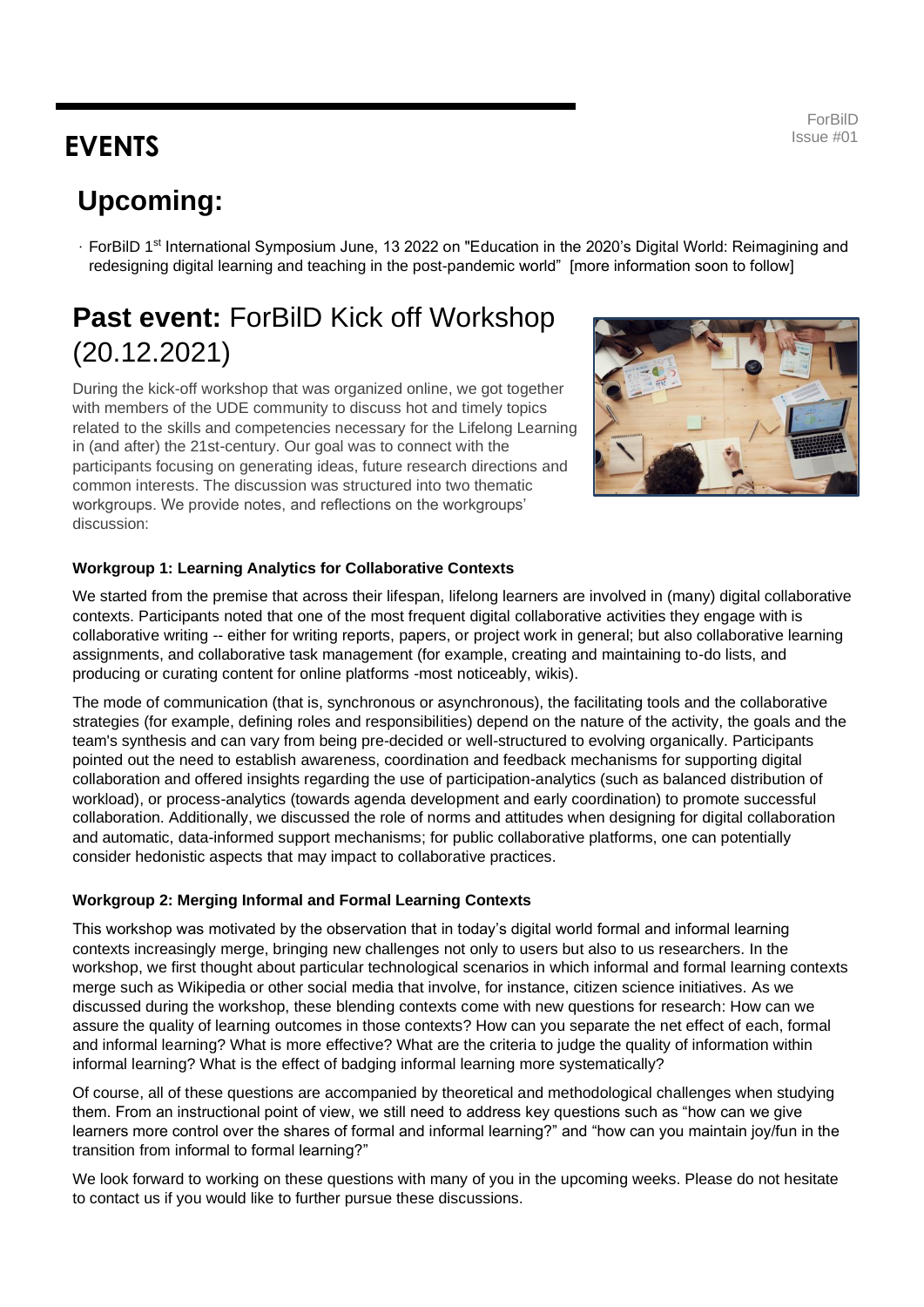### **RESEARCH**

- · A misinformation bubble on COVID-19? A recent study by the team "Psychological Processes of Education in Social Media" examined to what extent there were information clusters in YouTube in which misinformation on COVID-19 was spread without any correction. [Read more](https://www.ncbi.nlm.nih.gov/pmc/articles/PMC8413843/)
- The AG Digital Teaching and Learning in the School Context has started a cooperation project with a Gymnasium in Rheinberg, which will focus on the implementation of learning scenarios in virtual worlds in the school context.



### **Publications**

- · Gredel, E. (2021). [Wikipedistik in Vermittlungskontexten des DaF/DaZ-](https://doi.org/10.48694/tujournals-83)Unterrichts: [Kollaborative Textproduktion mithilfe von CMC-Korpora](https://doi.org/10.48694/tujournals-83)  [analysieren und reflektieren.](https://doi.org/10.48694/tujournals-83) In Korpora Deutsch als Fremdsprache 1(2) (pp.74-94). doi: https://doi.org/10.48694/tujournals-83
- · Wiesche, D. & Volmering, L. (2021). Virtuelle Realitäten im Sportunterricht? Berührungspunkte von VR, Bewegung, Spiel und Sport und Medienkompetenz. SchuleDigital (12).
- · Aprin, F., Manske, S., Chounta, I. A., & Hoppe, H. U. (2021). [Is This Fake or](https://link.springer.com/chapter/10.1007/978-3-030-90785-3_5)  [Credible? A Virtual Learning Companion Supporting the Judgment of Young](https://link.springer.com/chapter/10.1007/978-3-030-90785-3_5)  [Learners Facing Social Media Content.](https://link.springer.com/chapter/10.1007/978-3-030-90785-3_5) In International Conference on Web-Based Learning (pp. 52-60). Springer, Cham.
- Roa, E. R., Chounta, I. A., & Pedaste, M. (2021). Towards using pedagogical [agents to orchestrate collaborative learning activities combining music and](http://ceur-ws.org/Vol-3076/ECTEL2021_DC_paper12.pdf)  [mathematics in K-12.](http://ceur-ws.org/Vol-3076/ECTEL2021_DC_paper12.pdf) In Proceedings of the Doctoral Consortium of Sixteenth European Conference on Technology Enhanced Learning, September 20–21, 2021, Bolzano, Italy (online)
- Neubaum, G. (2021). "It's going to be out there for a long time" The influence [of message persistence on users' political opinion expression via social media](https://journals.sagepub.com/doi/full/10.1177/0093650221995314)  [technologies.](https://journals.sagepub.com/doi/full/10.1177/0093650221995314) Communication Research. https://doi.org/10.1177/0093650221995314
- Röchert, D., Shahi, G. K., Neubaum, G., Ross, B., & Stieglitz, S. (2021). The networked context of COVID-19 misinformation: Informational homogeneity on YouTube at the beginning of the pandemic. Online Social Networks and Media, 26, 100164. https://doi.org/10.1016/j.osnem.2021.100164

# **Projects**

• Irene-Angelica Chounta and *colaps* kick-off in February, 2022 the project "Digital Readiness in European Higher Education Institutions: a Data-driven Framework Guided by Institutional and Instructional Analytics" (**DigiReady+**) that is funded by the programme Erasmus+, action type KA220-HED - Cooperation partnerships in higher education. The project consortium consists of seven partnering institutions and organizations from Greece, Spain, Germany and Estonia and they aim to define a framework and develop a prototype, in the form of a web tool, in order to assess digital readiness of higher education institutions using data-informed indicators.